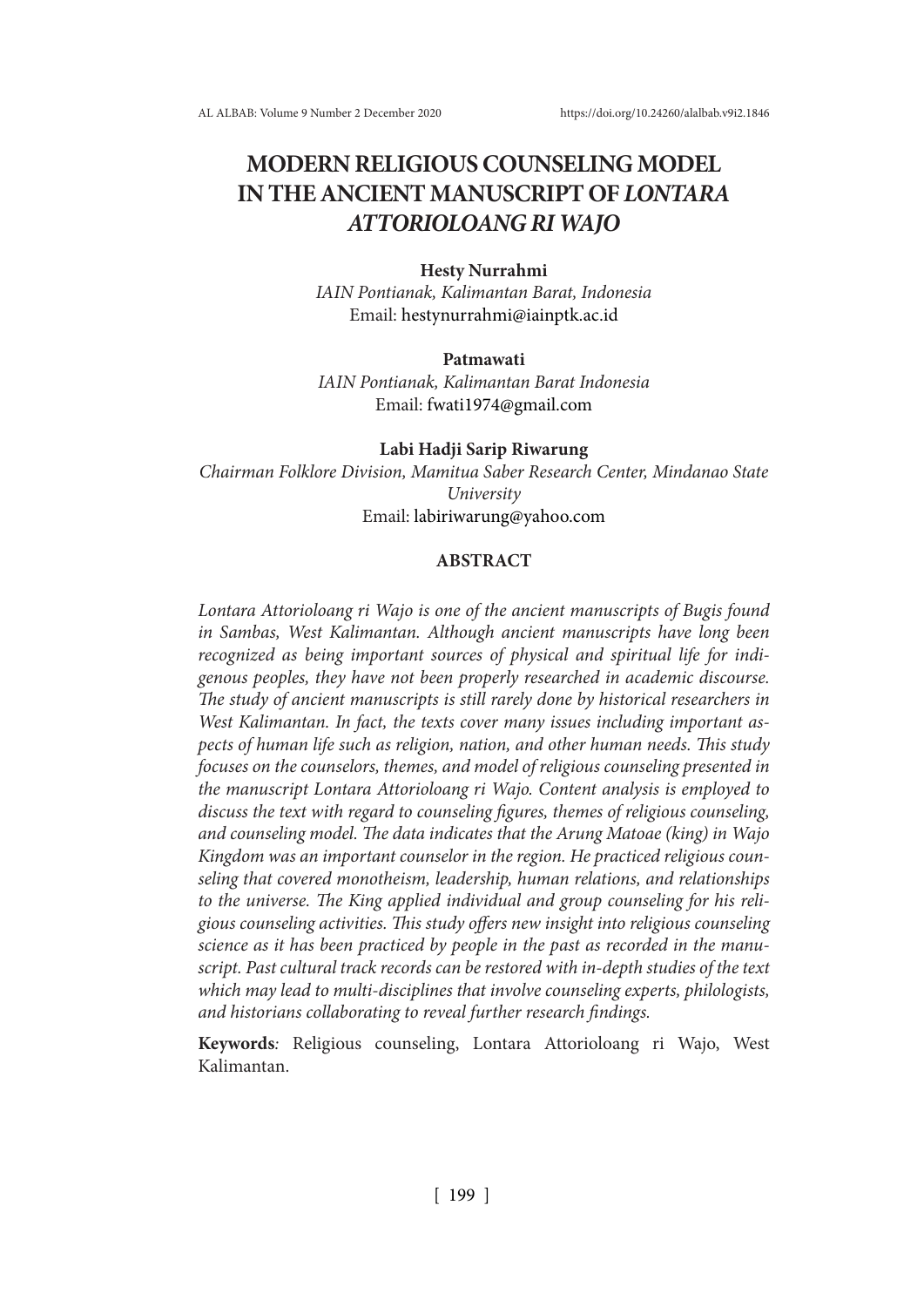### **INTRODUCTION**

Indonesia is known as a home of ancient manuscripts, spread throughout several regions, such as Java, Bali, Madura, Lombok, Bima, Aceh, North Sumatra, West Sumatra, South Sumatra, South Sulawesi, West Sulawesi, and West Kalimantan. There are varied estimates of the exact number of the total manuscripts; among them are estimates of 5000 manuscripts (Ismail Husen, 1974), 4000 (Chambert Loir, 1980), and 10,000 (Russel Jones in Amin, 2012: 50), with some being found not in Indonesia itself, but overseas, in countries such as Netherlands, Germany, France, Malaysia, Singapore, and Brunei Darussalam (Amin, 2012: 50). As for manuscripts found in West Kalimantan, they are not only stored in the Museum and Historical Research Center, but also kept by various manuscript aficionados, common folk, disciples, and descendants of the manuscript authors. However, these manuscripts have not been neatly catalogued, unlike the manuscripts in Aceh, Sulawesi, and Java. This is due to several factors, such as the vast area of West Kalimantan, the loss of several local thrones, and the historical dark chapter of Bloody Mandor, when numerous intellectual figures of old West Kalimantan (whether from among the royal courts, religious circles, or merchant classes) were slaughtered by the Japanese occupiers.

The manuscripts presented in West Kalimantan have varying origins, some brought in by diaspora from Javanese, Sundanese, Bugis, Banjar, Acehnese, Pattani Arabs, and various other diaspora migrants, while some others were written by local ulemas, scholars, statesmen (including kings like Sultan Muhammad Syafiuddin of Sambas, Syarif Saleh al-Idrus of Kubu, and Syarif Abdurrahman al-Qadri of Pontianak), and disciples of the ulemas. These manuscripts cover various topics, such as religious matters (*tauhid*, sharia, morals, even the stages of death encountered by men), history (chronicles of the Prophets, royal genealogies, and history of the religious orders), art, and politics (Patmawati & Zakirman, 2019). *Lontara Attorioloang ri Wajo* is a manuscript originating from Wajo, an ethnically Bugis region of South Sulawesi. The Bugis are famed as explorers, migrants, diaspora, or *pasompe*, seeking a better life elsewhere. In their journeys, they bring *lontara*s (manuscripts), proving the literacy of the Bugis society. One of the regions visited by these Bugis diaspora was West Kalimantan. Their literary traces in this region can still be found in places like the West Kalimantan Museum, private manuscript collections (such as ones belonging to Abdurrahman Pallogah and Andi Syafaruddin), and manuscripts still in the hands of the Bugis descendants themselves, as in the case of this *Lontara Attorioloang ri Wajo* manuscript (Patmawati dan Besse Wahida, 2015)*.* Until recently, the exact whereabouts of this manuscript was hard to locate, as its owner had passed away several years ago. The researcher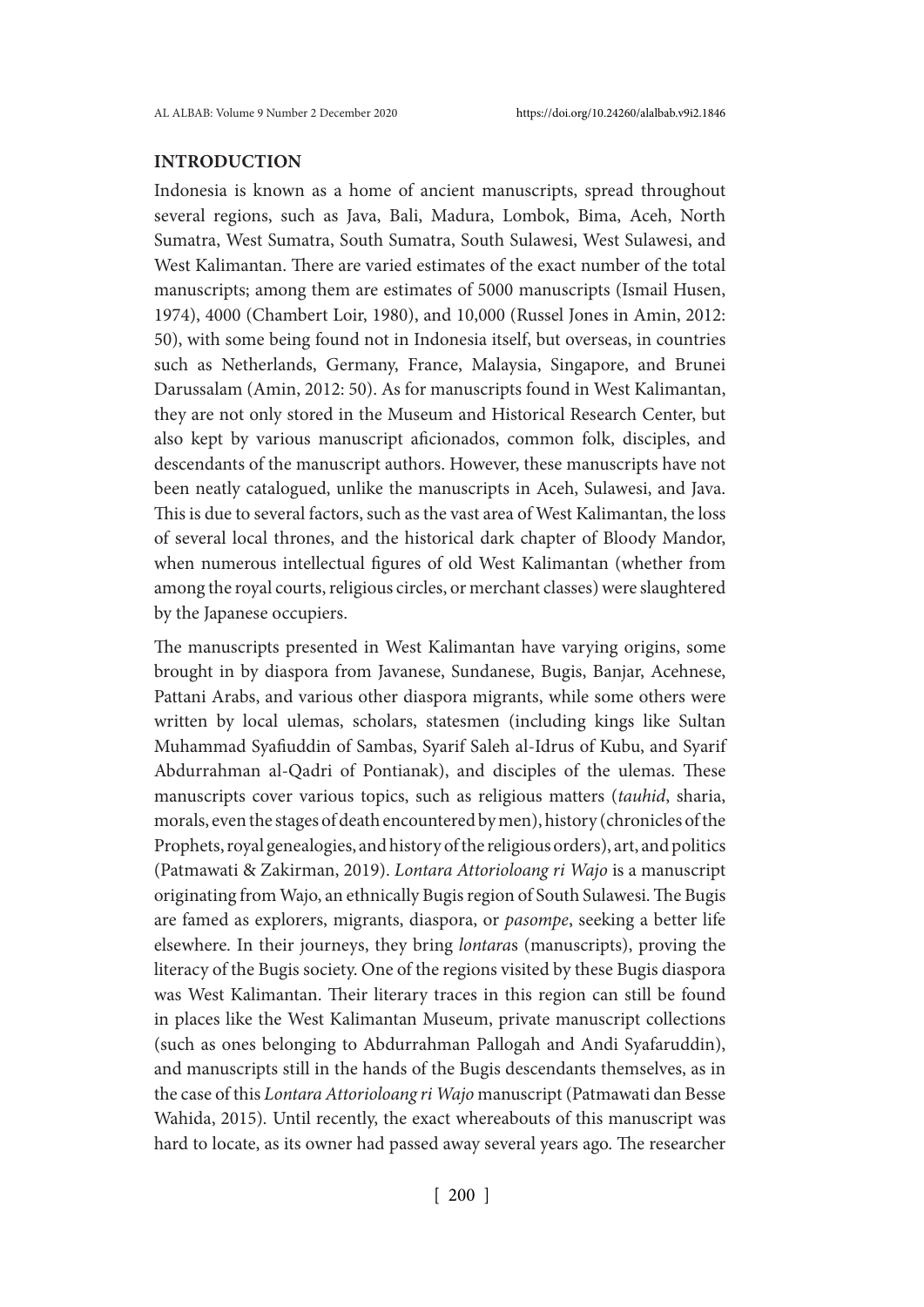only managed to discover the manuscript thanks to the help of a speaker and organizer of a manuscript seminar in Brunei, who revealed they had said manuscript when the researcher presented a photograph of it.

The *Lontara Attorioloang ri Wajo* manuscript has been studied by Patmawati and Besse Wahida (2015), to learn about the history of Wajo with topics including: leadership in the Wajo kingdom, marriages among the Wajo royal family and government officials, messages (pappaseng) of Arung Matoae ri Wajo, and the Wajo territorial control. In 2017, these scholars wrote about the communication model expressed in the manuscript. This study focuses on three aspects: first, a one-way and a two-way communication model; second, message and content dimensions including agreement, peace, brotherhood, conquest, invitation, gift, treaty, information, warning, *pappaseng* (messages), help, oath, rebellion, and orders. Third, the dimensions of the relationship between communicators and communicants including the relationship between kings; kings and envoys; as well as kings and their people. In 2019, they studied the manuscript, producing a book entitled "*Konsep Ketauhidan Dalam Naskah Lontara Attorioloang ri Wajo'' in* which they discussed the Oneness of God in His Attribute and the Oneness of God in power. However, these three studies have not yet covered the topic of religious counseling found in the manuscript, which includes the counseling model, examples of counselors and counselees, and the religious topics they counseled about.

In general, studies about religious counseling in the *Lontara Attorioloang ri Wajo* manuscript is important to reveal, as part of the national intellectual treasure. The manuscript of *lontara Attorioloang ri Wajo* is different from the lontara script found in West Kalimantan since the lontara manuscripts are generally presented in dialogue between all the actors, except during large group guidance. Meanwhile, other lontara manuscripts are presented in a descriptive form. More specifically, this study will hopefully give insight in order to develop religious counseling based on manuscripts present in West Kalimantan, thus producing a new generation who knows and has an interest in studying these ancient manuscripts they inherited from their ancestors, feeling pride in what their ancestors have achieved. The qualitative approach is used with the descriptive method. The manuscript *Lontara Attorioloang ri Wajo* is examined to reveal the counselor figures, religious counseling themes, and sort out the counseling models. The content analysis by Fraenkel and Wallen (2003) is employed in the study that includes setting specific goals to be achieved; defining important terms that must be explained in detail; specifying the units to be analyzed; searching for relevant data; building rational or conceptual correlation to explain how data relate to objectives;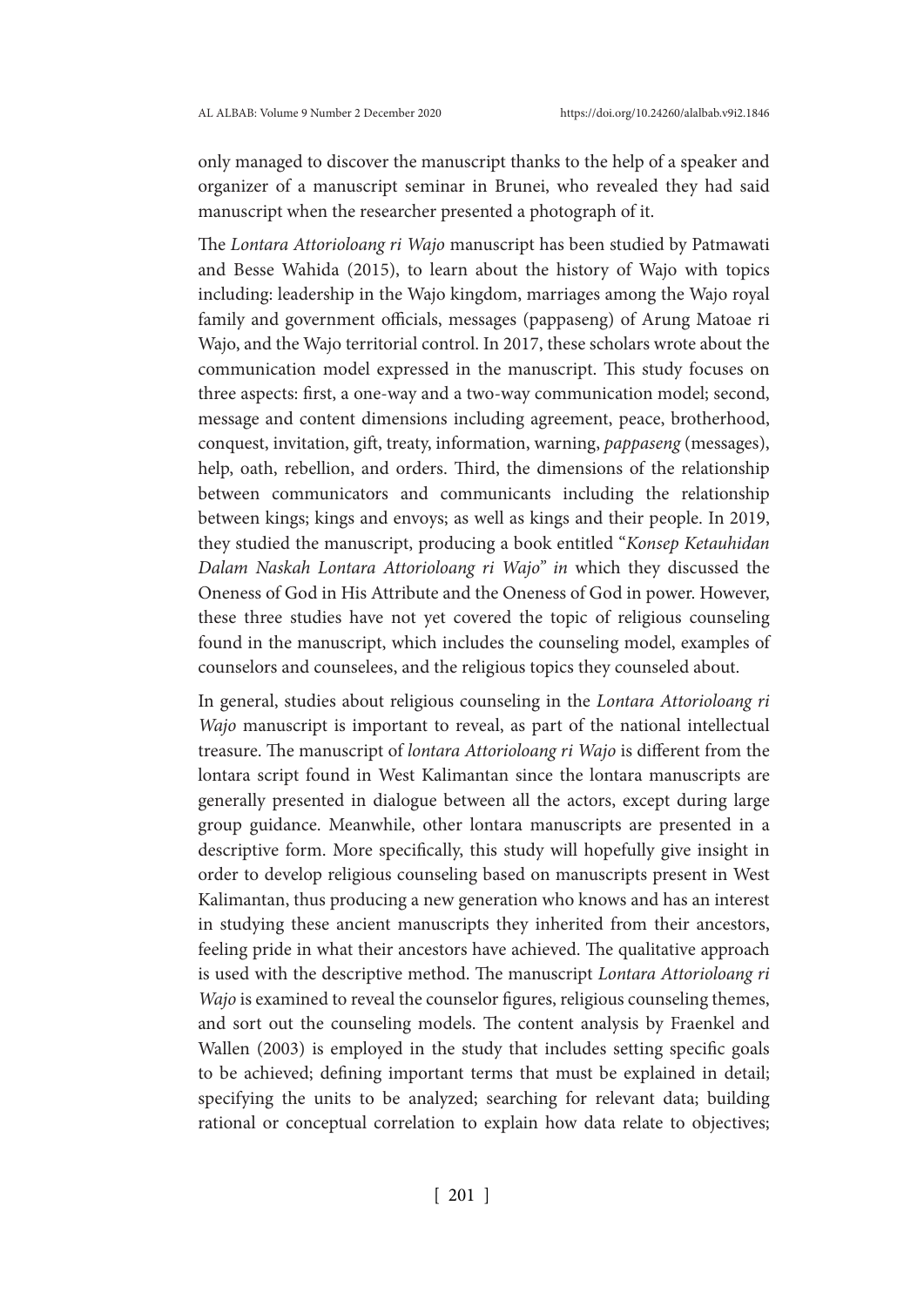sample-selection planning; and category-coding formulation (Jumal A, 2018: 6). The Latin transcription of the parts of *Lontara Attorioloang ri Wajo*  manuscript concerning such practices of religious counseling is reproduced in this paper, to preserve the Bugis language in its diaspora, particularly the West Kalimantan Bugis community, and also to help readers to make corrections and/or critiques.

### **RELIGIOUS COUNSELING**

The work of counseling started to be publicly known in 1908 in the United States, marked by the foundation of the vocational bureau by Frank Parsons, also known as the "Father of the Guidance Movement" in the US (Ina, 2017). The development of counseling was affected by several factors, such as the immigration wave coming into the US in search of jobs, the Christian view of the world as a battlefield between good and evil, and also the appearance of Syekh Ali Mahfuzh's 1918 book, titled "*Hidayah al-Mursyidin ila Thuruq al-Wa'zh wa al-Khithobah"* or guidance for those given guidance towards techniques of giving advice and speeches (Aziz, 2017: 71), in which religious counseling, in the context of Islamic counseling, is placed as part of the rise of the psychological inspection movement. As time goes, counseling grows to become a scientific discipline. However, counseling in this religious counseling context has been practiced by many religious practitioners since the very beginning. This became the basis for the birth of religious counseling as a scientific study. According to Amin (as quoted by Nooraeni, 2020: 131), religious (Islamic) counseling can be defined as "… the process of providing targeted, continuous, and systematic assistance to each individual so that he can develop his religious potential or nature optimally by internalizing the values contained in the Qur'an and As-Sunnah into himself, so that he can live in harmony and in accordance with the Quran and Sunnah".

The spreading of specific religious teachings among certain target demographics requires a personal relationship between the counselor and counselee. These religious counselings are oriented more towards solving individual and/or group problems faced by the counselees, with the counselor giving aid in said problem-solving process. Aunur Rahim Faqih (in Dulhadi, 2017: 144) stated that religious counseling is the process of giving assistance to individuals to be aware of their existence as God's creatures to always have their thoughts and actions in harmony with divine guidance so that the happiness of the afterlife can be achieved. Religious counseling means the internalization and transmission of Divine teachings. The internalization here means that a counselor, before carrying out their practice, has first practiced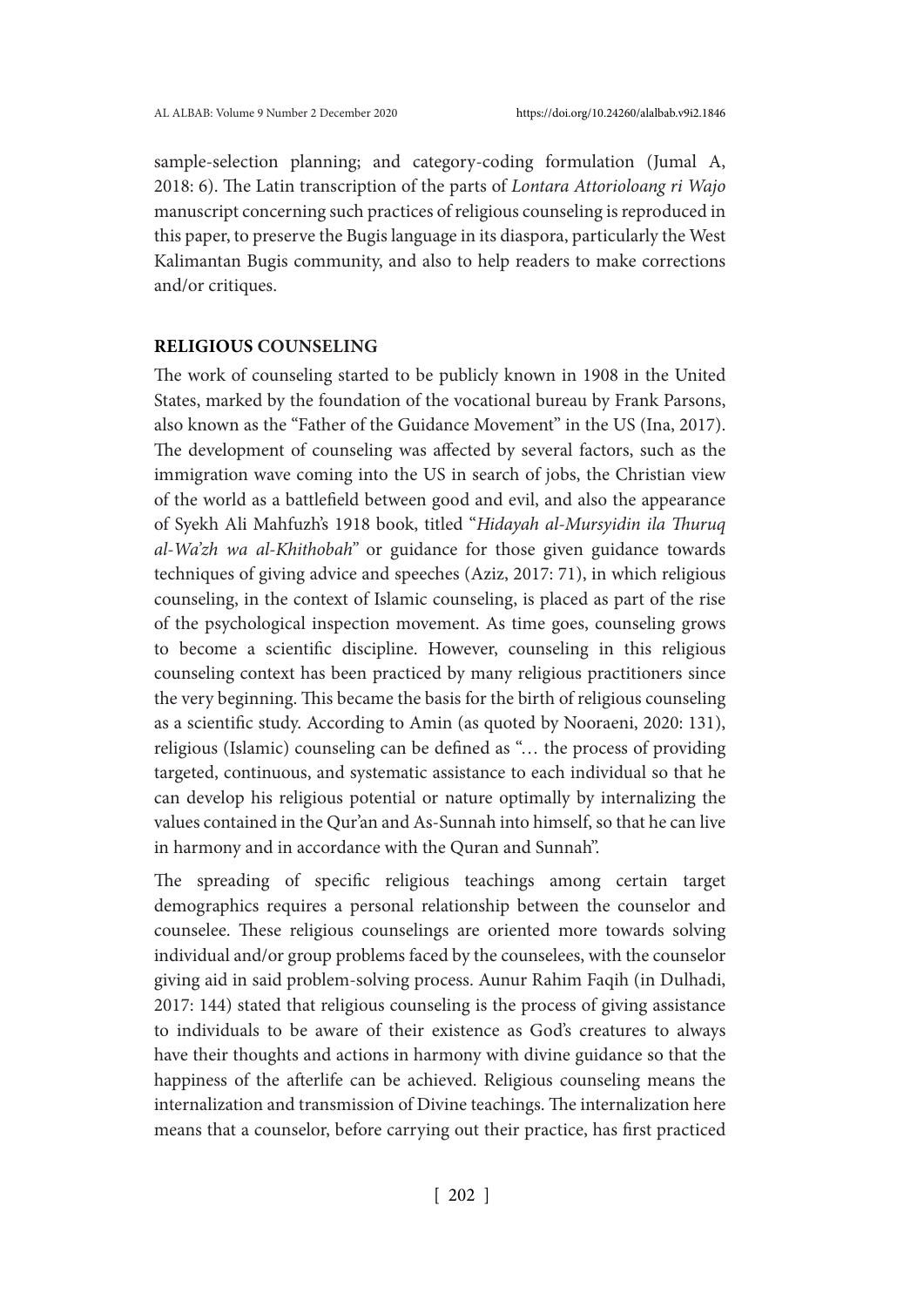and implemented divine teachings, or carried out *nafsiyah* counseling, which is a self-counseling process carried out in individually by internalizing religious teachings in the functioning of their human nature, which is shown in religious behavior in accordance with divine guidance, maintaining mental enlightenment and self-reflection. Whereas, transmission is the process of delivering and guiding individuals or small groups in order to provide solutions to the problems they face (Kusnawan, 2020: 22).

Counselors in religious counseling are demanded to forge strong ties with both God and their counselees in addition to having comprehensive religious knowledge, living their lives in accordance to said knowledge, and having acute empathy to understand their counselees (Aziz, 2017: 188). According to Syukriadi Sambas (as quoted by Patmawati and Sukmawati (2018: 214), a counselor has to perform oral and bodily activities. Oral activities are symbolized by language while the bodily activities are through the morals and behavior of the counselor. It is true that a counselor has to first perform *irsyad nafsi*, or a self-counseling, where the person of a counselor and counselee becomes one, in the would-be counselor. Thus, before giving any counseling to the counselees, the counselor first has to match their words to their actions. The successes of Prophets Ya'qub AS, Isa AS, and Muhammad SAW as religious counselors cannot be separated from their personal striving towards honor and their fear of committed to unblessed-by-God acts. They preserved themselves from Allah's punishment, both in this world and the afterlife, and improved their piety, worship, and fear only reserved for the All-Powerful. Thus, the religions they brought to this world (Judaism, Christianity, and Islam) still have many followers today.

Without focusing on specific religious labels, all religious counseling has the exact same goals. They all try to help individuals prevent problems in their religious life, solve problems related to religious life, and help those individuals in preserving, or even improving the quality of their religious life. Thus, the counselees of religious counseling include those individuals and/or groups who are not yet convinced of the importance of religion, those who want to believe in religion, but are still unsure of which religion to believe in, those who start to doubt their religion, and those who experience religious conflicts due to incorrect information or lack of understanding concerning their religion, and those who have not entirely applied the teachings of their religion (Dulhadi, 2017: 145-146). Religious counseling is related to humanity's nature, because each individual has a spiritual side that pushes them to be religious, pious, loving of justice, and hating evil and injustice. It is this drive that distinguishes humans from other creatures. Abraham Maslow stated that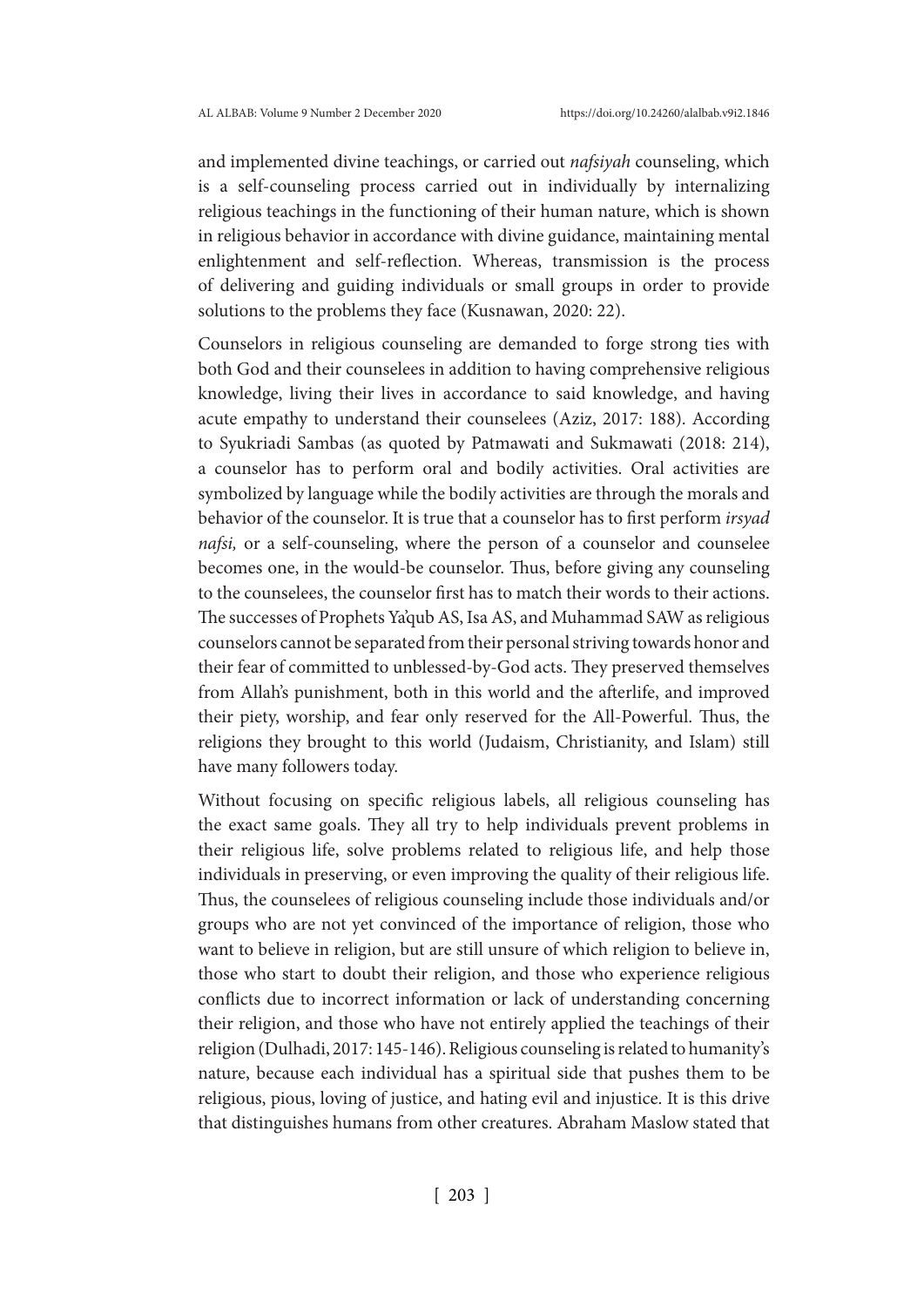this spiritual need of humans is a natural need which fulfillment depends on individual personality and maturity (Najati, 2010: 31).

All religions lead humans to love good; forge strong ties with both God and fellow humans; foster the spirit of brotherhood regardless of labels; cooperate in pursuit of *fastabiqul khaerat*; and be loyal and build a society based on said loyalty and solidarity, where each feel like they are fingers of one hand. Religious counseling serves to guide humans to develop a universal love of others; prioritize the common good; be good to other people, the society at large, and to nature; weaken the feelings of hate and anger; eliminate injustice and enmity; and curb the tendencies of self-aggrandizement and egocentrism. There is no doubt that the ability to love other beings, whether fellow humans, animals, or nature will cure the feelings of isolation and calm both body and soul. In essence, religious counseling helps the counselees solve their religious problems, whether related to God, fellow creatures, or nature, both in the present and the future. Religious counseling helps develop a healthy mentality, attitude, and behavior.

# *LONTARA ATTOIOLOANG RI WAJO* **AND MODEL OF RELIGIOUS COUNSELING**

The *Lontara Attorioloang ri Wajo* manuscript is a manuscript found in the possession of ancient manuscript collector, Mul'am Husairi, a Bugis descendant residing in Sambas region of West Kalimantan, Indonesia. The manuscript was photographed, because the papers can no longer be photocopied. Those photos were then handed to Yahya Natsir, a Bugis and senior lecturer at STAIN Pontianak. The manuscript was then handed to his daughter and fellow STAIN Pontianak lecturer, Nely Mujahidah, before any study was done. It was from Nely Mujahidah that the manuscript was handed to the researchers, for further research. The manuscript consists of 52 pages, written in both Bugis language and script. The manuscript is no longer complete, missing several parts at the beginning and middle, and the edges of the pages are no longer readable. This causes the information contained in the manuscript to be rather incomplete and incoherent. To supplement this, the researchers use literature about the Kingdom of Wajo, to understand the figures/counselors and the conditions duringreligious counseling.

The text *Lontara Attorioloang ri Wajo* talks about leadership; the Kingdom of Wajo did not base their leadership on *To Manurung*, but rather on individual intelligence and capabilities. From the founding of the kingdom in the 14th century until its fall in the 20th, there were 45 Arung Matoae in total who ruled Wajo (Kesuma, 2004: 42), but only 22 were mentioned in the manuscript.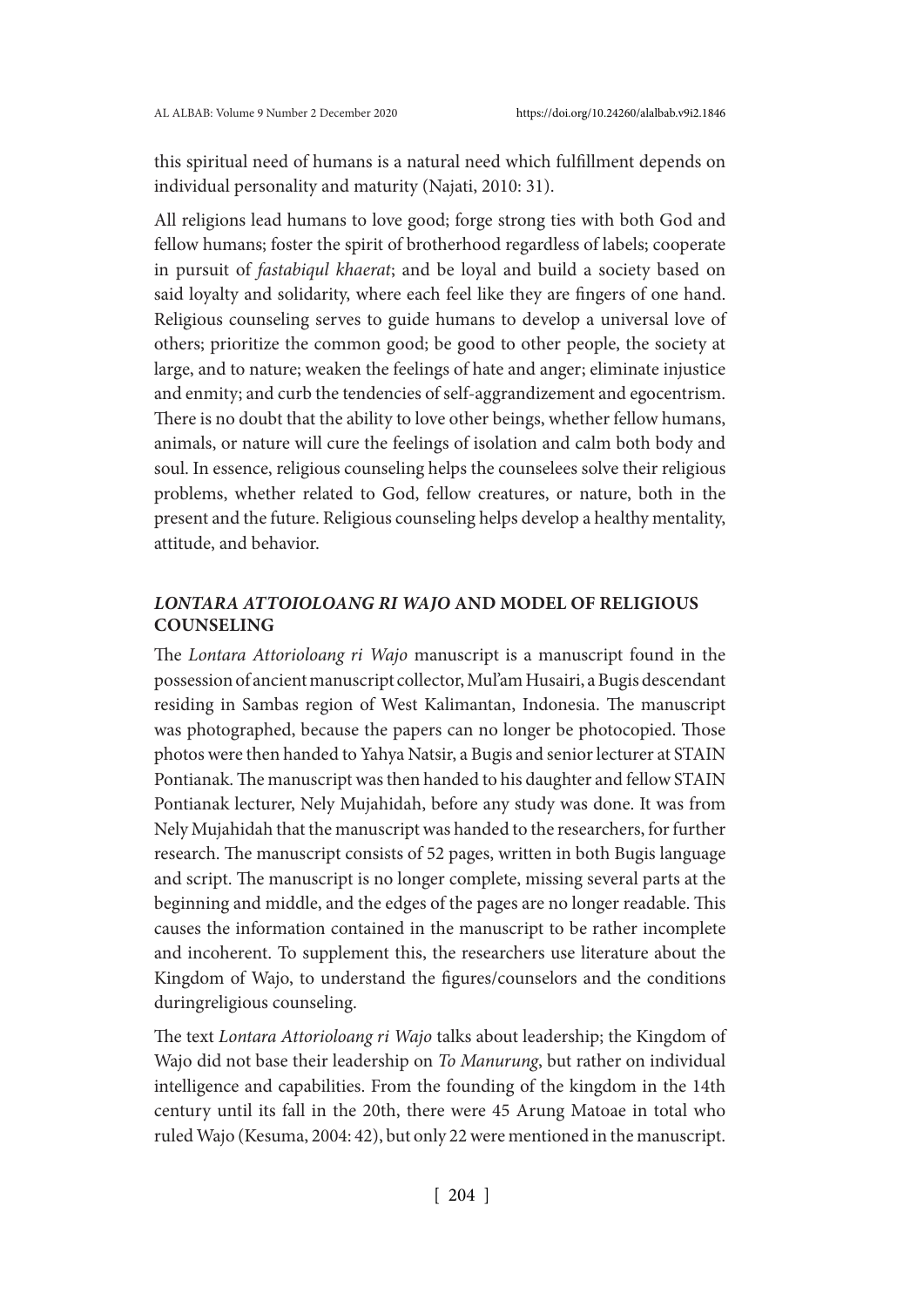Among them, only the ones who practiced religious counseling, either as counselor or counselee, will be discussed by the researchers. They are Arung Matoae IV Lataddampare Puangrimaggalatung, Arung Matoae V Tonampe, dan Arung Matoae XI La Mungkace Toudamang. Others mentioned in the manuscript are Tomaddualeng (Betteng Pola), a king of Gowa referred to as Karaengnge, and Matoae ri Mario. Besides talking about leadership, the text of *Lontara Attorioloang ri Wajo* also contains *pappaseng* (messages) given by Arung Matoae and Tomaddualeng to their children, their people, and to messengers from other kingdoms such as Gowa, Bone, and Luwu. These messages are the ones given through counseling.

The model refers to a systematic and abstract image, illustrating certain potentials related to various aspects of a process. In this context, the process refers to the process of religious counseling. This section discusses models of individual and group counseling as mentioned by Hafied Cangara (in Patmawati & Wahida, 2017: 88). Individual or *fardiyah* counseling is a faceto-face interaction between counselor and counselee, in the format of a dialogue, so that the counselee's response to the counselor's message, whether positive or negative, can be found immediately. Shaqr (in Kusnawan, 2020: 93) mentioned that *fardiyah* counseling is a delivery of a message done faceto-face, which does not necessarily require prior planning. The characteristics of individual counseling include private contacts that can be done every day, everywhere, and in accordance with their habits. These habits include private contacts not being restrained by any protocols, being free to cover various types of transactions, and can be done in secret, thus free from the factors of popularity and *riya.* It also does not require many facilities and can be done freely and openly, thus allowing one to express even private problems, making it easier to form a psychological bond between counselor and counselee.

In individual counseling, a special, dynamic relationship is formed, because in this relationship, the counselee can feel accepted and understood by the counselor. The counselor accepts the counselee privately, without passing any judgment. The counselee feels as though someone can not only understand their personal problems, but also wants to help them solve it. Both counselor and counselee can learn from each other, in a special and private relationship (Nurihsan, 2005: 10). The operational procedure for counselors in individual counseling involves the counselor acting tolerant and gentle to the counselee; appreciating and respecting the counselee as fellow servants of God who has their own feelings and thoughts; inspecting and understanding the counselee's personality in full, along with their psychological and social problems; choosing the most urgent of those problems as a priority to solve; stressing the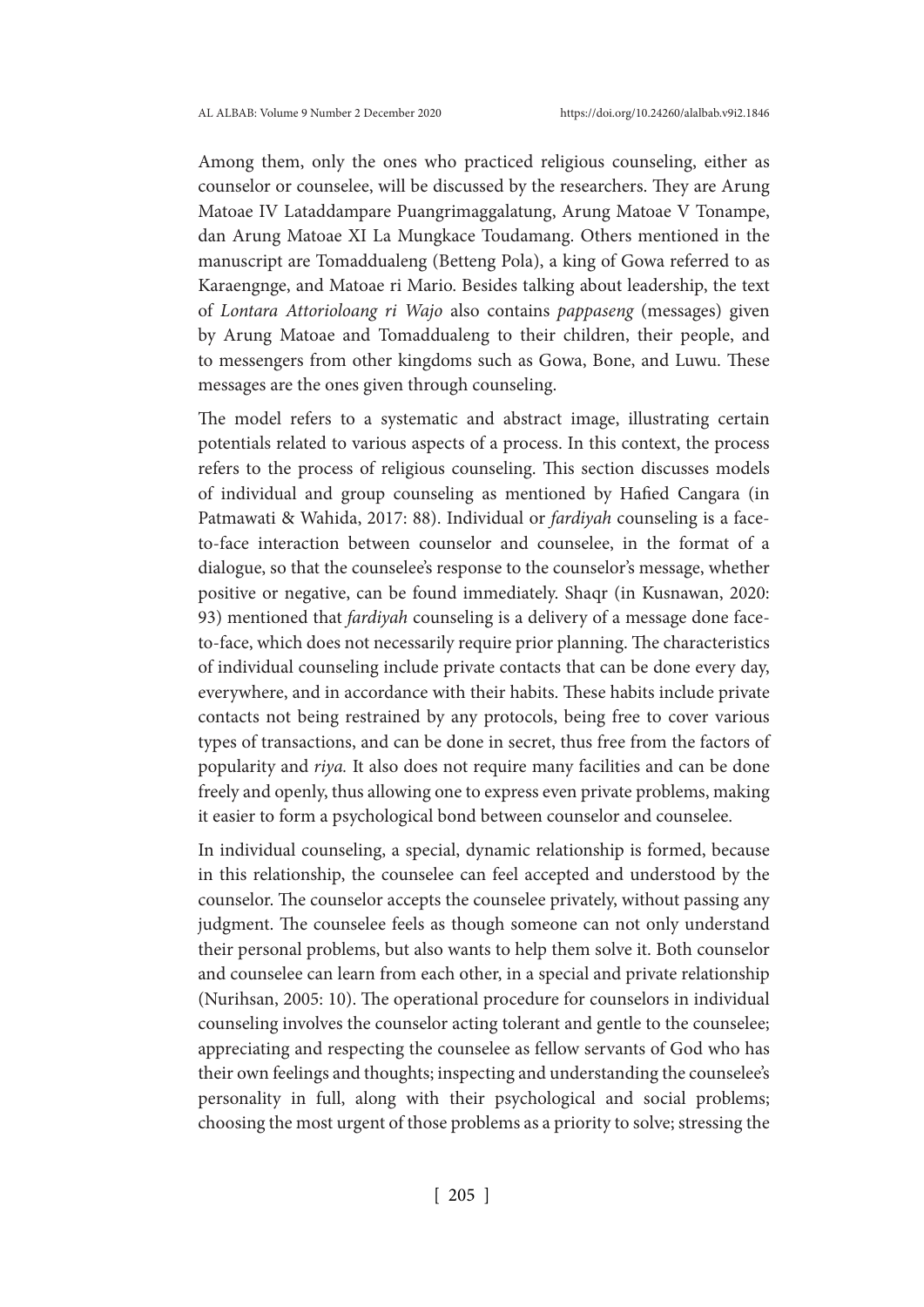introduction of the truth of religion to the counselee; fostering an atmosphere of equality between the counselor and counselee, avoiding blatant appearances of status difference; and avoiding forcing opinions and subjectivity that would burden the counselee beyond their capabilities. The counselor serves to foster the potential of the counselee, which includes *assam'a, al-absyar,* and *al-afidah* (the potential for listening, seeing, and feeling). These three potentials need to be developed to achieve *manunggalin kawulo lan Gusti*.

Meanwhile, group counseling refers to counseling involving 4-8 counselees with 1-2 counselors. They discuss problems such as the ability to forge relations and communication, developing personal abilities, and methods to face problems wisely. This small group of counselees is guided to trust, treat warmly, understand, accept, and support each other in the group. Counselees in group counseling can use their interactions in the group to improve their understanding and acceptance of certain values and goals, as well as eliminating unsavory attitudes and behaviors (Pauline Harrison as quoted by Kurnanto, 2014: 7). Group counseling is a form of help for individuals in a collaborative situation, which serves as either a preventive or curative measure, aimed to aid their growth and development. This means that group counseling serves to push and motivate the counselees to change themselves by utilizing all their potential. Thus, the information given in group counseling is tailored to help fix and improve self-understanding and understanding of others, accompanied by a change in the counselees' behavior (Nurihsan, 2005:17).

Individual and group counseling approaches thus aim to guide counselees to change themselves to become *insan kamil* by finding all the divine potential in themselves. Counseling is more continuous, simultaneous, and intensive, done on a casuistic basis, on aspects that affect individual, familial, and social life (Sukayat, 2015: 23). Counseling can be done through various methods, such as: First, *mauidzah hasanah,* or a good teaching, where the counseling is done without any element of force, hurt, or offense, but done sympathetically, focusing on humanitarian values (Abdullah, 2018:141). Second, dialogue or two-way conversation between counselor and counselee gives a feeling of equality between them (Aripudin, 2011: 126), where the counselor and counselee are the main actors, so that the counseling process can begin and end anytime and anywhere. Third, advising, where the counselor gives constructive advice to the counselee, guiding them to act morally with kind, easy to accept, and straightforward words, avoiding being rude and blaming the counselee, so that the counselee can openly and willingly follow advice. Ali Musthafa Yakub (as quoted by Amin, 2009: 100) explains that good advice consists of words that are useful to those who hear it, and satisfying arguments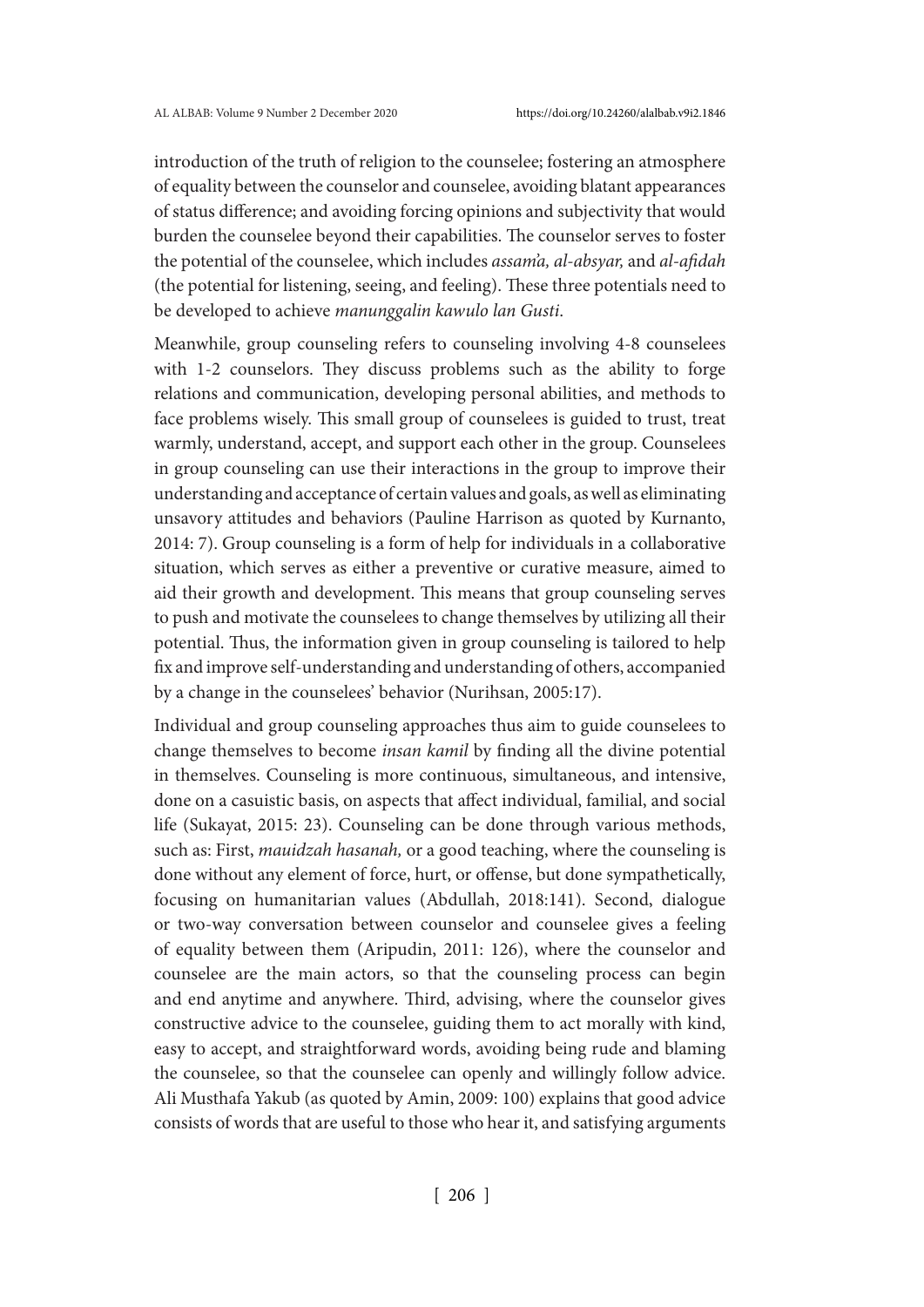so that the counselee accepts the words as truth.

## **IMPORTANT PERSONS IN RELIGIOUS COUNSELING**

Religious counselors mentioned in the *Lontara Attorioloang ri Wajo*  manuscript include the names of Arung Matoae Puang Rimaggalatung, and Arung Matoae Lamungkace Toudamang, alongside Tomaddualeng. Arung Matoae Puang Rimaggalatung was the 4th king of Wajo, ruling for thirty years (1491-1521). In his era, Wajo experienced a territorial expansion, to the point that some neighboring kingdoms annexed themselves into Wajo willingly, such as Timurung, Soppeng, Enrekang, Batulappa, and Larompong. These kingdoms were gifted by the Kingdom of Luwu to Wajo. Besides being known as a statesman, Arung Matoae Puang Rimaggalatung was also known as a law philosopher and an economist. As a statesman, Arung Matoae Puang Rimaggalatung declared the criteria needed for a would-be leader to be elected by the people of Wajo as Arung Matoae would be *malempu* (honesty), *macca* (intelligence), *Malabo* (generosity), and *warani* (courageousness).

The Kingdom of Wajo did not recognize hereditary succession of office, even though many children of Arungs became Arungs themselves, due to neighboring kingdoms asking for the descendants of Arung Matoae to become their Arung, as illustrated in the following dialogue found in the manuscript:

"*Nasetaung nawwanuwa libukangnge ri lapeneki to marioe. Nauttama ri Wajo milau arung. Naiyya napoada iyyamai kulaoang puang. Ammaseangnga muarengnga seuawwae kialai arung. Naiyya napoada Arung Matoae Puangrimaggalatung. Arung maneng anakku matoa. Apa iya Tonampe iyae nakuelorang tolawa. Naiyya Wepabbata arung Penrang parigi napolakkai. Nakkeda matoae ri Mario iyamuna mai anetta Tonampe. Nakkeda Arung Matoae nalengngi aga matoa arungnge ri Wajo kuwerekko. Seuwwapi pale anakku tengngarung Lamaddaremeng piiyanaro mulao muala arung. Narekko mucaccai gau'na parewekengnga mai anakku. Kuwerekko laingnge arung apa teawa sianre uno anekku. Nakkeda matoae ri Mario. Maukucacca anetta gau'na tekke teai to. Nakkeda Arung Matoae. Iyanaritu adammu matoa nasabbi Dewata Seuwwaemau mucacca gau'na anekku temmutai to. Nakado matoae ri Mario. Nasitinro'na lao surona Arung Matoae to Marioe lao ri Kera malai Lamaddaremeng nawawai ri Peneki napatettongi arung."*

"A year after Libukkangge to Mario resided in Lapeneki, he came to Wajo asking for a ruler. They said, 'Our visit here is to beg your willingness, to give one of your children to be our Arung'. Then Arung Matoae Puangrimaggalatung said, 'all my children are already Arungs;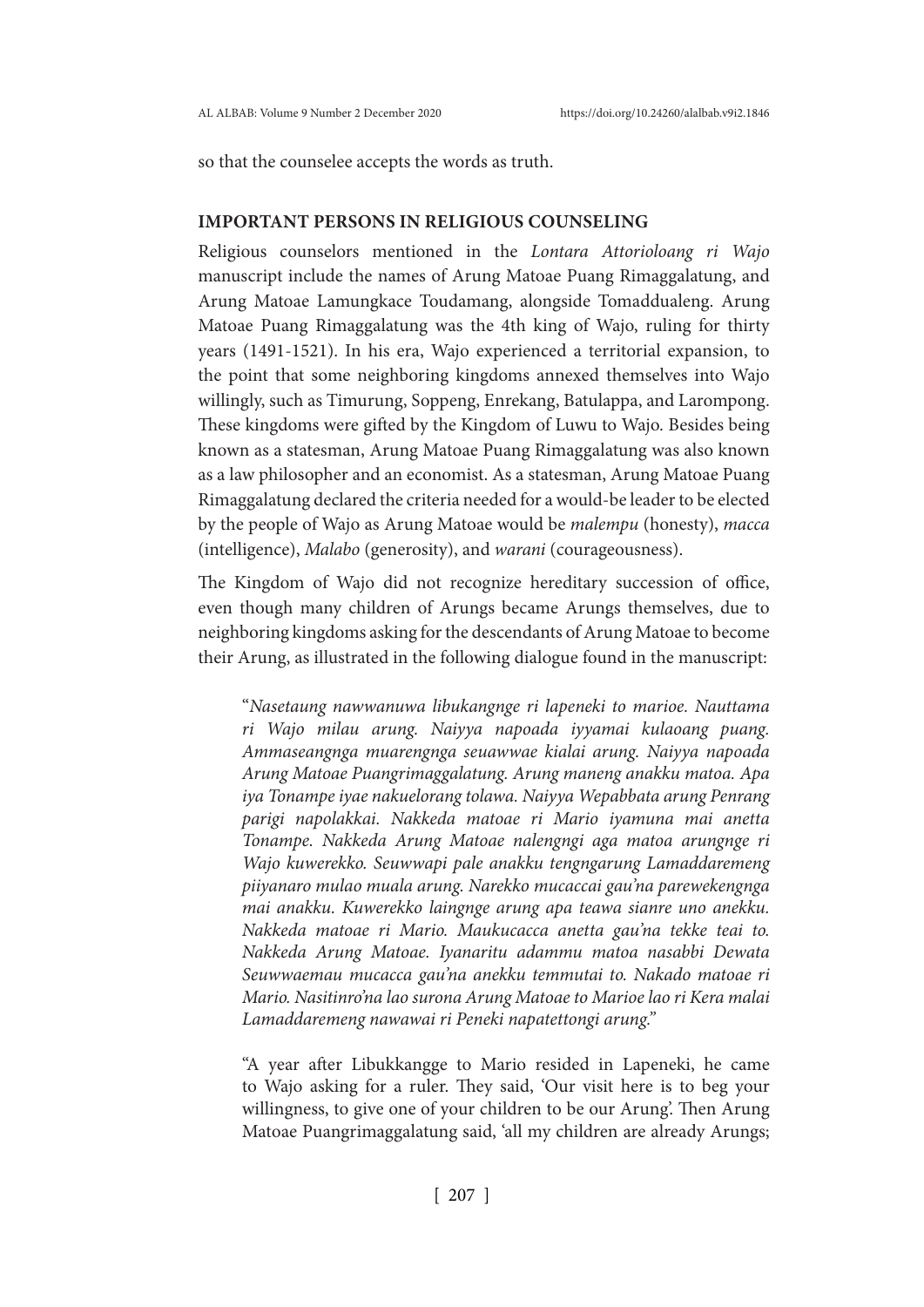Tonampe is the one I have intended to be my successor; Wepabata is married to Arung Pinrang, and Wemallaka is married to Arung Parigi'. Matoae ri Mario said, 'please give us your son Tonampe'. Arung Matoae then said, 'Then who would be Arung in Wajo if I give him to you. There is still one of my children who has not become Arung, Lamaddaremeng, he will be the one you will raise as Arung. If you do not like him, then return him to me, and I will give you another to be Arung, because I do not want my children to be enemies.' Then said Matoae ri Mario, 'Even if I do not like your child, that I will not do.' Arung Matoae said, 'Your words has been witnessed by God the One.' Then the delegates of Arung Matoae and Mario went to Kera to fetch Lamaddaremeng and bring him to Peneki to be Arung".

The dialogue demonstrates that the children of Arung Matoae Puangrimaggalatung, both sons and daughters, were wanted by other kingdoms to be kings in their kingdom, because the of Arungs in Wajo were paragons followed by their people. The people of Wajo would just leave their lands if they dislike their Arung. According to Brooke (in Patmawati and Besse Wahida, 2015: 229), "all offices of the kingdom, even including Arung Matoae itself, are open to women, and they really have filled important positions in the government." Arung Matoae Lamungkace Toudamang was the eleventh Arung of Wajo, and the manuscript told a story of Arungs/kings of other kingdoms coming to visit him in order to ask for guidance concerning religion and how to manage a kingdom. Arung Toudamang continued the messages of previous Arungs, such as Arung Puangrimaggalatung about honesty, courage, intelligence, and economic success. As for Tomaddualeng, he was Datu Renring Betteng Pola who was very intelligent. He was the one who defused tensions between the king of Gowa, who accused Wajo of betraying a treaty between the two kingdoms.

The religious counseling found in the text that was done by Arung Matoae ri Wajo and Betteng Pola, with all the prerequisites they had, are in line with the requirement for religious counselors to include *nafsiyah* characteristics. These characteristics were perfect personality (both mentally and physically), physical characteristics (having healthy body condition and functions and free from diseases), and *ijtimaiyah* characteristics (behavioral perfection in interaction with others) (Kusnawan, 2020: 55-56).

### **RELIGIOUS VALUES AS THE BASIS OF THE COUNSELING**

The themes discussed in religious counseling in the text of *Lontara Attorioloang ri Wajo* include the issues of the oneness of God, leadership, interpersonal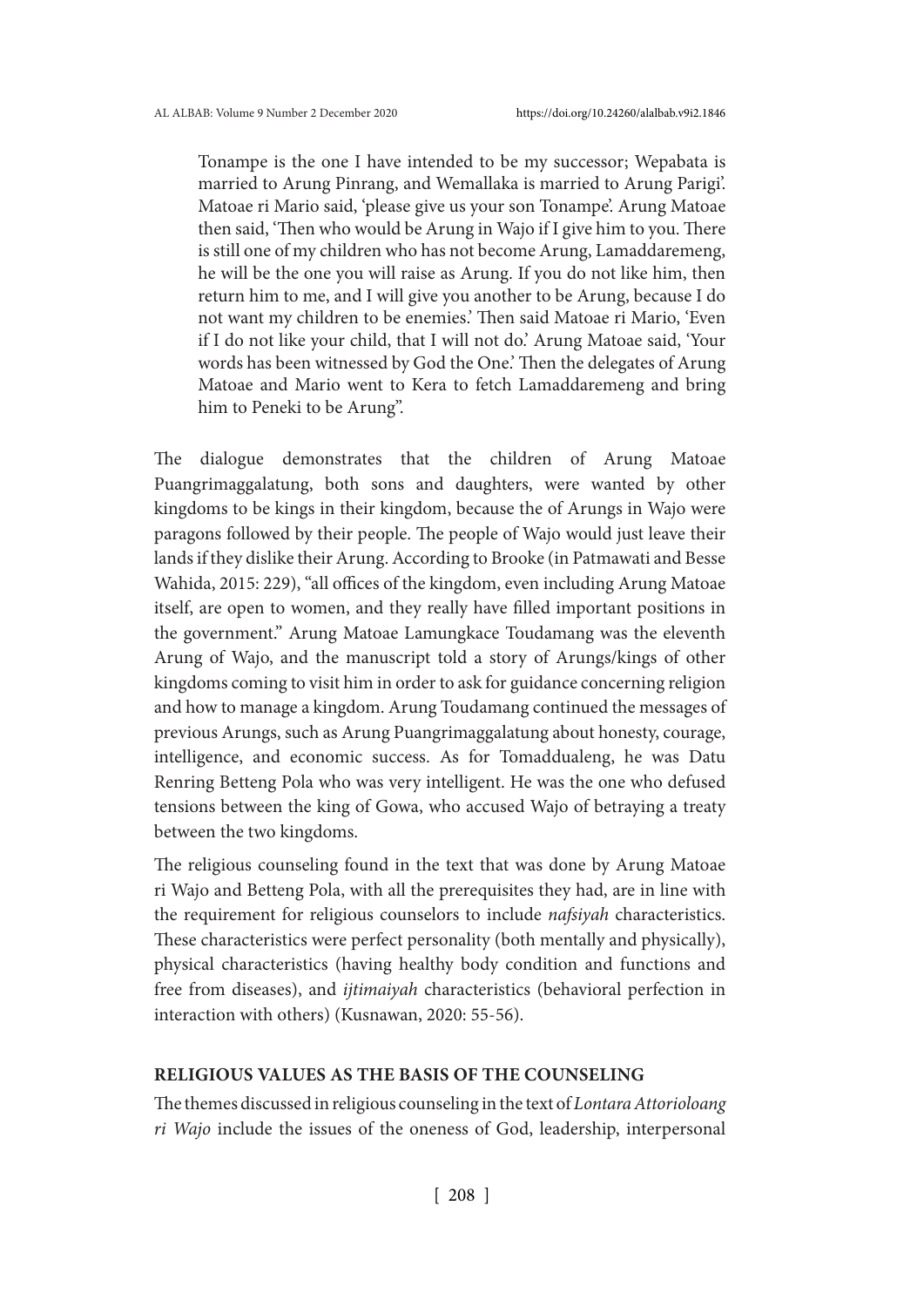relations, and relationship with nature. The theme of oneness of God can be seen in a dialog between Arung Matoae Lamungkace Toudamang and Karaeng matoae ri Gowa, recorded as such:

"*Namalasa arungmatoae naengkasi karaengnge matoae muttama ri Wajo. Mitai lasanna arung matoae. Nakkeda karaengnge maserro ritu lasammu ancaji amasseangnga mupoada adangnge seaga majeppu dewata. Nakkeda Arung Matoae seuwwamua ritu dewata suronamua ritu dewata maega. Nakkeda Kaaenge iyyaga dewwata seuwwae tekkeina'na tekke ammana. Nakkeda Arung Matoae iyyamuanariaseng dewata seuwwae tekke ina'ga tekke amma;ga".*

"The Arung Matoae have fallen ill, thus the Karaeng Matoae came to Wajo again to visit him. Said the Karaenge,'Your illness seems severe, thus please take pity on me and pass on to me messages concerning The One God'. Then said Arung Matoae, 'There is only one God, The One God, and it is only His messengers that are plenty'. The Karaeng asked,'Is The One God either begotten or can beget?' Answered Arung Matoae "The One God is a God who neither begets nor begotten'".

The passage shows that Arung Matoae Lamungkace Toudamang had reached the stage of witnessing the presence of The One God (Dewata Seuwwae), the God of all the universe. He found his God by relying on his mind. A Muslim philosopher, al-Farabi (in Patmawati and Besse Wahida, 2018: 177) stated that philosophy, in the sense of using a rational mind, generally and widely predated religion, both temporally and logically. Temporally predated because the beginnings of philosophy can be traced back to the era of Ancient Egypt and Mesopotamia, far before the era of Prophets Ibrahim and Musa AS. Logically predated because all truths of religion must be initially understood and stated through rational means, before the advent of the Prophets. The message in the religious counseling between Arung Matoae Lamungkace Toudamang (counselor) and Karaeng Matoae (counselee) concerns the matter of God's oneness. The counselor delivers their message to the counselee in accordance with the counselee's problem, here regarding the counselor's understanding of The One God. This counseling is an example of individual counseling. As stated by Muhammad Surya and Winkel (in Cecep Maulana: 2016), the aspects of individual problems that require individual counseling are such as: (a) an individual's ability to understand themselves, (b) an individual's ability to make their own decisions, (c) an individual's ability to solve problems concerning their personal spiritual condition, such as matters concerning their relationship with God.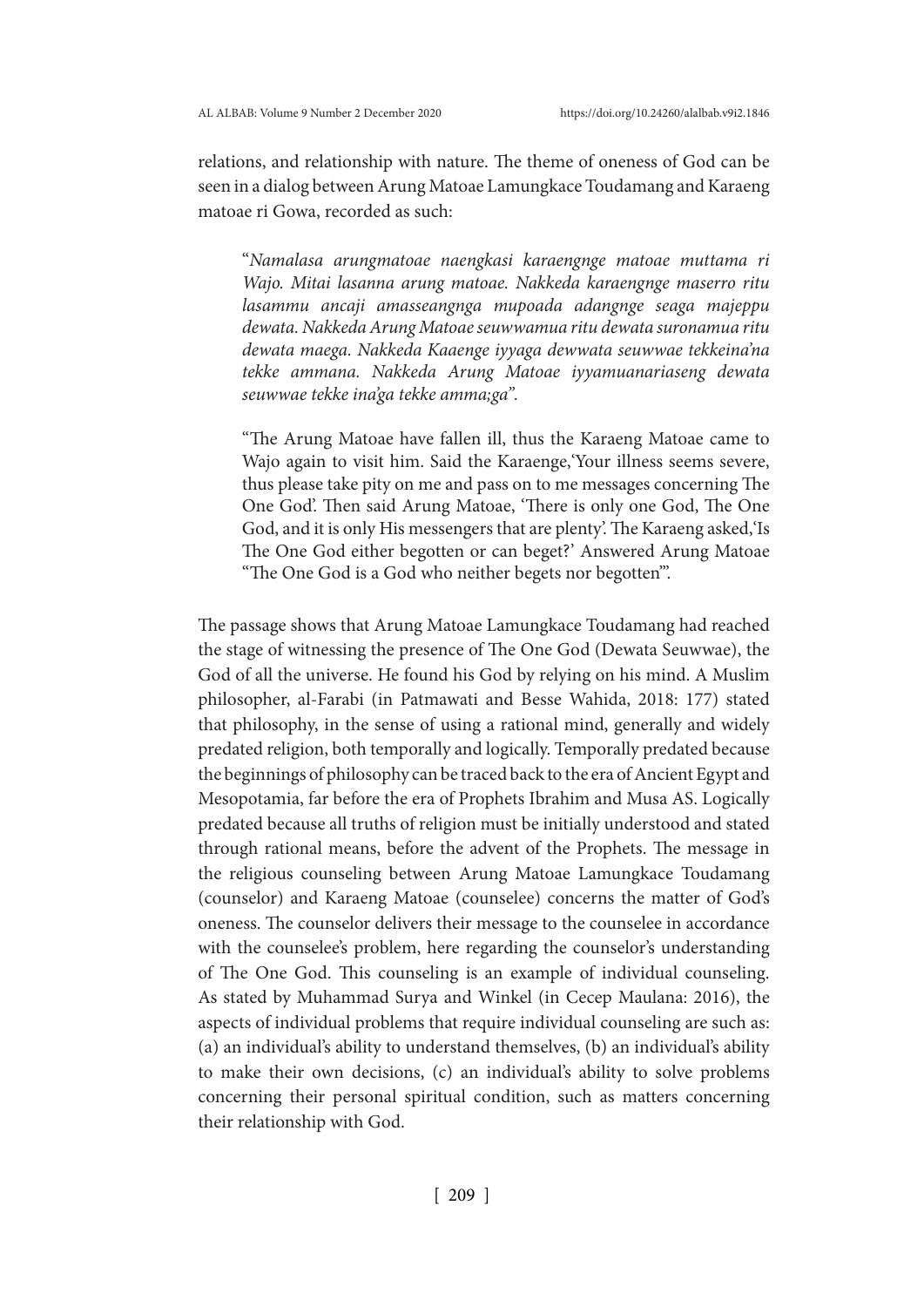Religious counseling in matters of leadership can be seen in the saying from Arung Matoae Puangrimaggalatu who said, "*Natelloppulo taunna Arung Matoae Puangrimaggalatung. Namalasana nataro sirina pasipulungngi to wajoe. Nakkeda Arung matoae. Maserro lasakku to Wajo. Rekko matea iyaya muala arung matoae rimunrikku bolaiyengngi gaue eppae. Seuwwani malempue, maduanna maccapi, matelluna malabopi, maeppa'na waranipi"* translated as: (After thirty years ruling as Arung Matoae, Puangrimaggalatung fell ill, he then gathered the people of Wajo. Arung Matoa said 'My illness is very severe. If I die, then the one who will become Arung Matoa after me is one who has four traits: firstly, honest; secondly, intelligent; thirdly, generous; and fourthly, courageous). Religious counseling is not solely concerned with ritual relations with God, but state matters too. This matter of leadership was also reiterated by Arung Matoae Lamungkace Toudamang when he gave counseling to his people in the form of *paseng* (a message). In said message, he asked his people to not forget the message of Arung Matoae Puangrimaggalatung about the criteria needed in a leader while choosing a subsequent leader. This involvement of the common people in the selection of the next Arung shows that Wajo is a democratic society, able to choose their own representation in the government. Thus, even though Wajo is a kingdom, its people do not blindly obey the kings personally. They rather obey their *ade'* (customs), which they have agreed upon among themselves (Kesuma, 2004: 46).

In effectively controlling a state, Arung Matoae Lamungkace Toudamang believed there were three things that would ruin a state, as expressed in his saying; "*iyato kupoada-adakko towajo aja' mupogau solaingngengi tanamu. Telluritu solangi tanae seuwwani dekkua tannia ade'na tanae ri pogau. Maduanna dekkua matau'ki mappainge' ri arungnge. Matelluna arungnge nalao saro mase ri wanuwa laing ri padanna arung"* translated as (And I want to tell the people of Wajo, do not commit acts that can ruin your land. There are three things that will ruin your land, which are: commiting things in violation of your own customs, fear of advicing your Arung, and an Arung begging the mercy of another Arung). It can be understood that the society of Wajo is a very open society as they are free to travel to any kingdom, watching and observing other lands. However, they are also reminded to not easily imitate foreign customs that might ruin them, either as an individual, as a society, or as a nation. The highest authority in Wajo society is the people, and they choose the best among them to be Arung, who they view is capable and able to handle state affairs. The king does not reject critiques, and rather encourages the people to advise them if they are about to commit actions that might harm the kingdom. In the *Lontara Attorioloang ri Wajo*, it is mentioned that a certain *Paddanreng Betteng Pola* (high official of the kingdom) named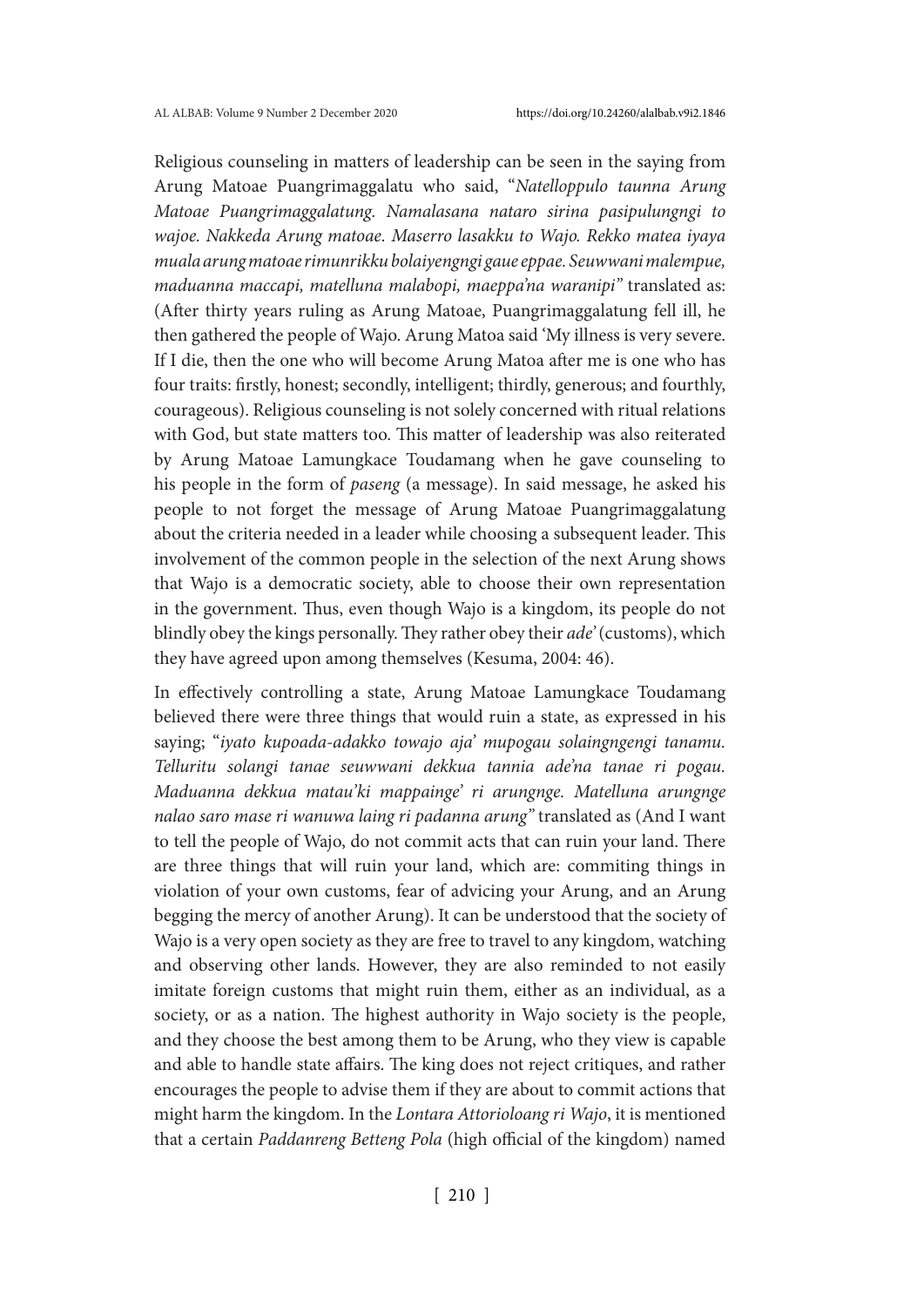La Pattedungi Tosamallangi, the third Batara Wajo, was a depraved man, who violated customs by kidnapping someone. At the end, he was exiled from Wajo and executed by the people (Patmawati and Besse Wahida, 2015: 225). If an Arung no longer possessed the essential traits to be a just Arung, it would lead to the destruction of the kingdom.

The Kingdom of Wajo proudly and doggedly held onto their independence. The Arung, as the highest leader of the kingdom, was discouraged from begging the mercy of foreign Arungs, because that would weaken Wajo itself. This statement of Arung Matoae Lamungkace Toudamang would ultimately be proven by the history of various kingdoms in Indonesia, who lost their independence after various dependant treaties with colonial powers VOC/ Netherlands, reducing them to mere vassals and even colonies, no longer free to enact their own policies. This can be clearly seen in the various kingdoms in West Kalimantan, especially in Pontianak, Sambas, Kubu, and Mempawah, excluding the Kingdom of Piasak who stubbornly defied VOC attempts to make them sign contracts. In those vassal kingdoms, the king was only a ceremonial throne, with control of politics and economy fully in the hands of foreigners. This is what needs to be taken as a lesson in nationhood, where a great nation is one that can stand on their own two feet, without the support of foreign powers who ultimately aim to reduce the nation into dependents, even with "soft" methods of control such as long-term foreign loans. Once a nation became dependent on foreign powers, their policies no longer put their own people's interests first, prioritizing the interests of foreign powers instead.

Conversely from stating the three matters that would ruin a nation, Arung Matoae Lamungkace Toudamang also revealed things that would lead a nation to greatness in the following saying: "*Dua to ritu pedecengi tana. Seuwwani tessi attampu' tampukengnge dekkua sisalai. Masseajing. Maduanna simallaparengnge dekkua purai sisala. Masseajing"* translated as (Two things that would make a land good; not holding grudges against each other and not quarrelling, and forgiving each other after a quarrel cannot be avoided from happening). This matter of conflict attracted Arung's attention, because endless conflict would weaken the social unity and internal defense of the kingdom. One only needs to look at the recent history of Nusantara in general and West Kalimantan in particular for the impact of conflicts. West Kalimantan history has recorded some cases of violence conflicts since the independence of Indonesia including the one occurring in 1952 (conflict between Madurese and Dayak), in 1967 (expulsion of Chinese by Dayak), in 1979 (Madura – Dayak riot), in 1983 (Madura – Dayak conflict), in 1997 (Sanggau Ledo Dayak – Madura riot), in 1998 (Madura – Dayak in Samalantan) and in 1999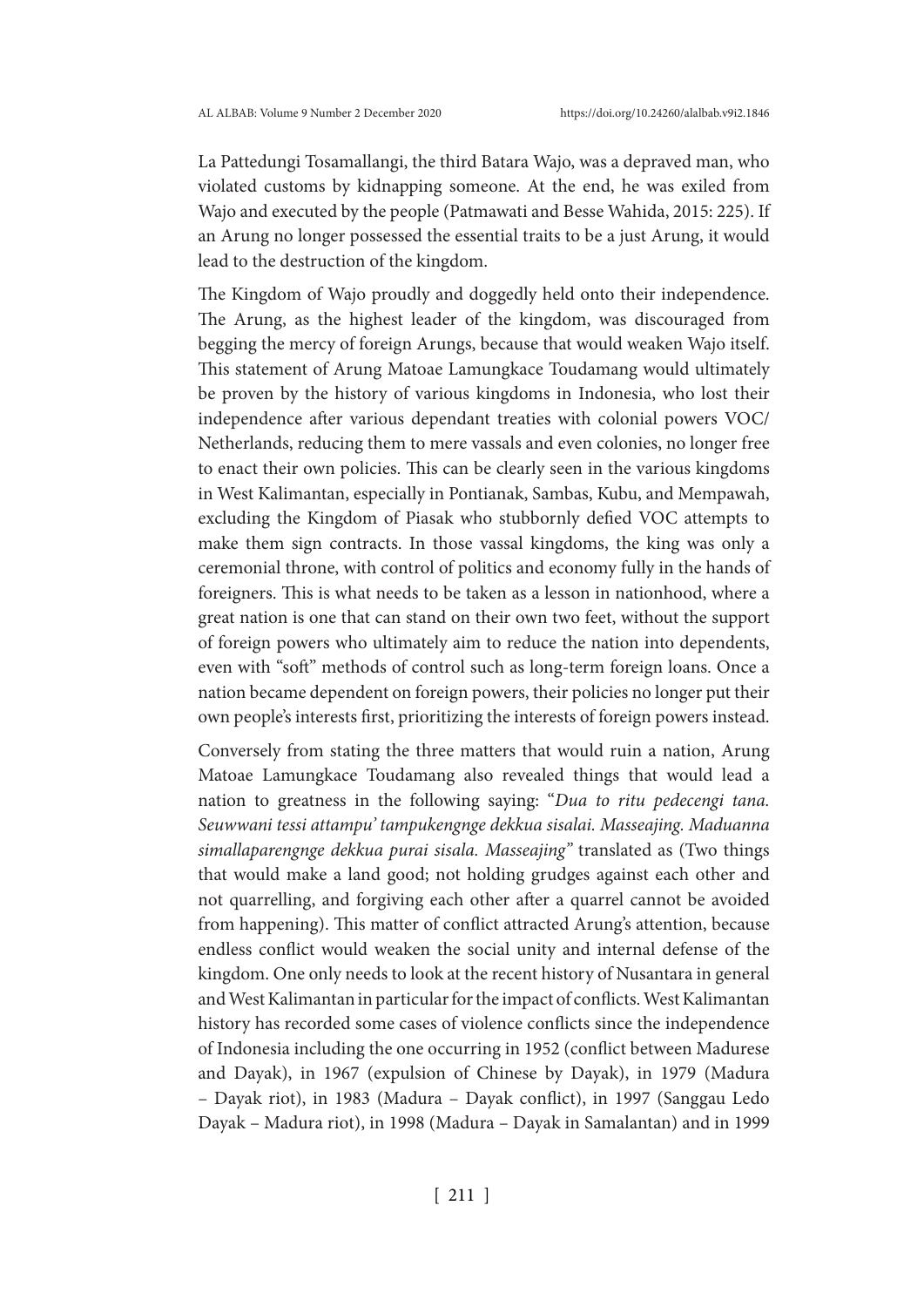(open warfare between the Madurese and Malaysian Sambas) (Saad, 2013: 8; Prasojo, 2008). All these conflicts stem from friction due to lack of mutual understanding between the groups, and each incident always ended with only a formal apology between the public figures, without real reconciliation on a grassroot level. Thus, a new round of conflict can easily restart with merely the tiniest of sparks.

Statesmanship in Wajo is deeply linked to belief in *Dewata Seuwwae* (The One God). This can be seen when Arung Matoae Puangrimaggalatung gave religious counseling to Tonampe (heir to the position of Arung) and the people of Wajo, recorded the following: "*Aja' to Tonampe mupegau bicarae tellue. Dodongie tana. Seuwwani bicara gillie. Maduanna bicara rioe. Matelluna arungnge. Apa' deritu gau tennaita Dewatae, Dettoritu ada tennaengkalinga Dewatae" translated as:* (Tonampe, don't you do three actions that would weaken this land. First, do not insult others; second, do not be arrogant; third, do not rule unjustly. There is no action unseen by God, and no word unheard by God"). This guidance given by Arung Matoae Puangrimaggalatung to his son Tonampe and witnessed by the people of Wajo, contains a message of humbleness in running a state. An Arung should have morals befitting of their responsibility, and maintain their relation with God, because all their actions and words are witnessed by *Dewata Seuwwae*. This humbleness should be inherent in Tonampe, so that he becomes a person and leader who is polite, humble, and not insulting of others (Sukayat, 2015: 104).

Relations between fellow humans are also discussed in the *Lontara Attorioloang ri Wajo* manuscript, as seen in a dialog between Arung Matoae Lamungkace Toudamang and Karaeng Matoae (king of Gowa). When he asked about the relations between fellow humans, Arung Matoae Lamungkca Toudamang answered: "*naiya lempue ri padatta tau dekkua nasaalai witaddampe'ngnge tapaolaiwi pangaja"* (be honest with fellow humans; if they do wrong, forgive them, and advice them, as neither wishes evil for each). In forging relations with other people, Wajo people know the motto,"*malilu sipakainge, mali siparappe, rebba sipatokong"* (if one forgets, let us remind each other; and if one falls down, let us raise each other up) (Patmawati and Besse Wahida, 2018: 196). This motto is still followed by Bugis people, including the diaspora who have migrated to various lands, including West Kalimantan, thus minimizing conflict in society. The last theme discussed in this study is the relationship with nature, which still derives from belief in *Dewata Seuwwae,* as expressed in a saying in the text: "*Iya lempue ri Dewata tettagau bawangngi winru'na apa iya tagau bawangngi winruna nagelliwi Dewatae"* (honesty to The One God is not acting cruelly to His creatures; if one acts cruel to His creatures, He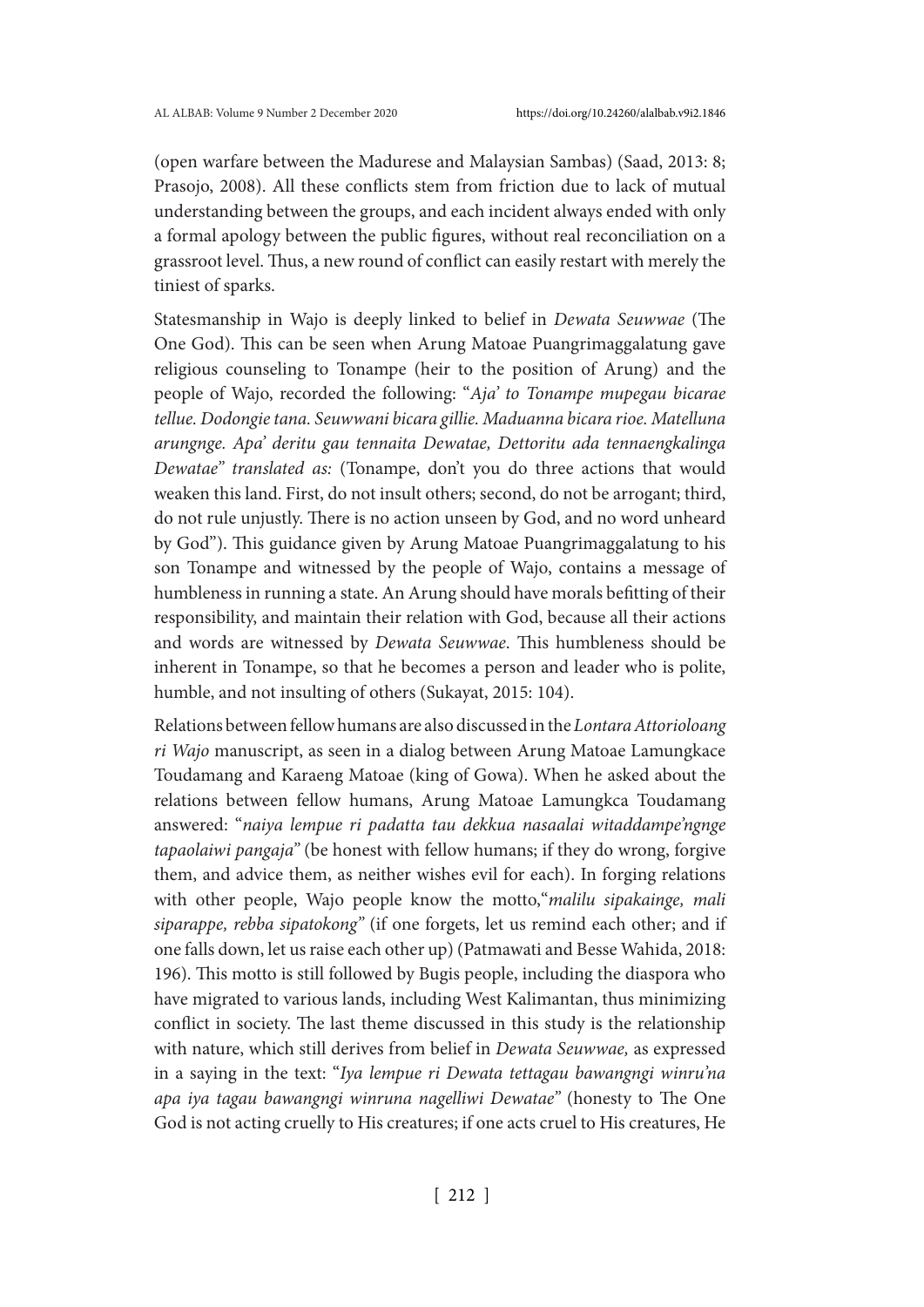would be enraged). All these themes discussed in the *Lontara Attorioloang ri Wajo* manuscript shows the harmonious relations between *Dewata Seuwwae*, humanity as users of the universe, and the universe itself. This harmony is what led to Wajo becoming a prosperous realm, respected by other kingdoms.

### **MODERN COUNSELING MODELS IN AN ANCIENT MANUSCRIPT**

The models of counseling found by the researchers in the text include both individual and group counseling. Individual counseling happened between the ruling class, with King of Wajo Arung Matoae Lamungkace Toudamang as counselor and King of Gowa as counselee. The position of counselor and counselee are equal and the counseling takes the form of a dialog, where the King of Gowa expresses his problems, then the King of Wajo answers all the questions given by the King of Gowa. The counseling proceeded freely, with no clear rule on where and when the counseling began and ended. This religious counseling led to a strong brotherhood between Wajo and Gowa, where Wajo remained as Gowa's ally during their war against the Dutch. Even the massive migration taking place in the aftermath of Gowa's defeat and the signing of the Treaty of Bongaya mostly involved Wajo people who refused to be under Dutch rule, especially after the fall of Tosara (Kesuma, 2004: 58).

Individual counseling also took place with Matoae ri Mario, when they asked Matoae Puangrimaggalatung to give one of his children to be raised as Arung in Mari. This counseling takes the form of dialog, where both counselor and counselee expressed their opinions. Models of group counseling found in the text include the counseling done by Arung Matoae Puangrimaggalatung and Arung Matoae Lamungkace Toudamang to their people. The counseling here is only one way, with the counselor delivering their advice and the counselees only listening and carrying out the message. The illustration of the counselors, counselees, themes, and models of the counseling is clearly seen in Figure 1.

| 11111111100111011                       |                |                                                                       |                     |  |
|-----------------------------------------|----------------|-----------------------------------------------------------------------|---------------------|--|
| Counselor                               | Counselee      | Theme                                                                 | Counseling<br>Model |  |
| Arung Matoae<br>Lamungkace<br>Toudamang | Karaeng Matoae | Oneness of God Individual (Dia-<br>Relations with<br>Other People and | log)                |  |
|                                         |                | Nature                                                                |                     |  |

**Figure 1: The illustration of religious counselling found in the manuscript.**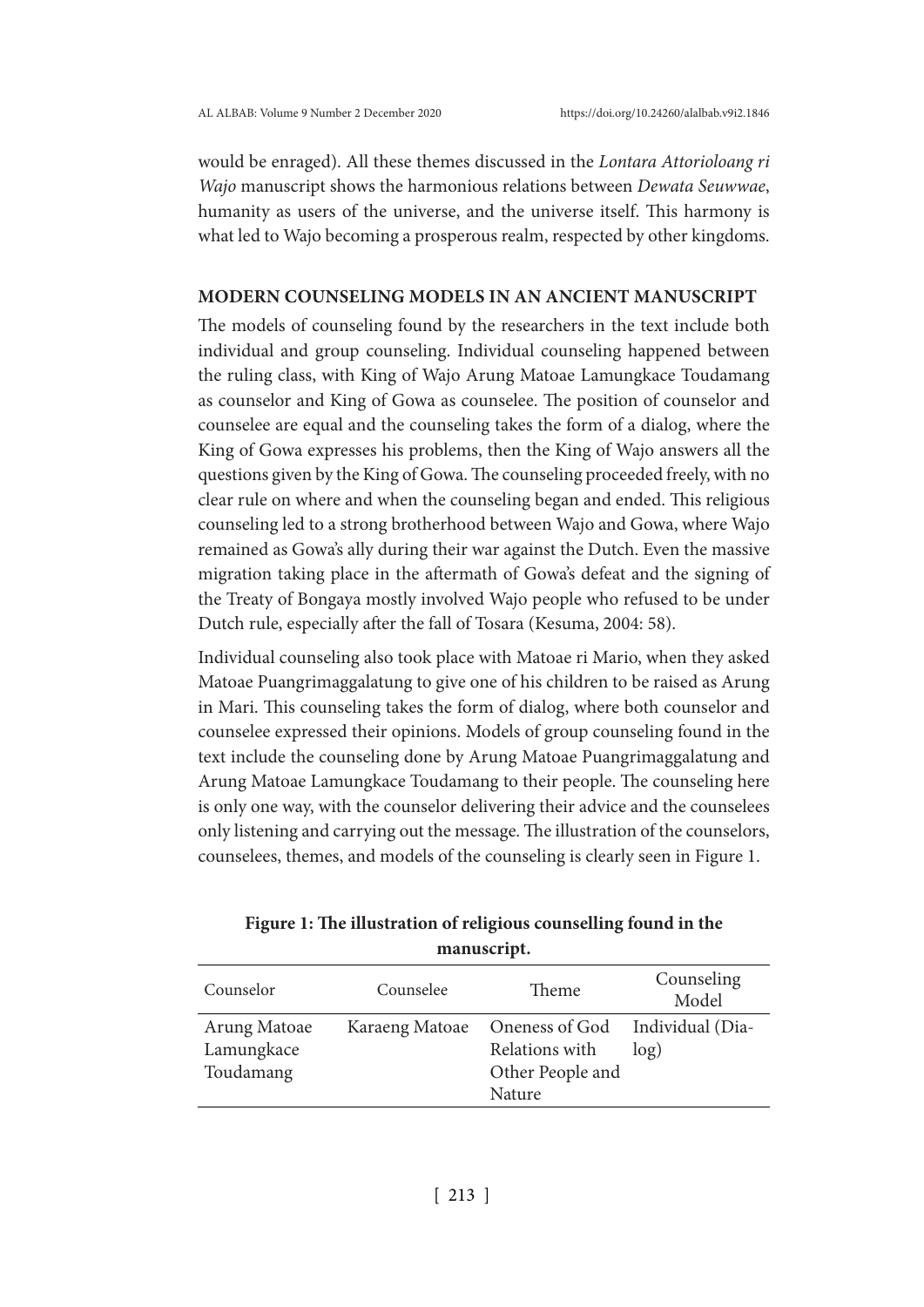| Arung Matoae<br>Puangrimaggala-<br>tung | People of Wajo                | Leadership/<br>Statesmanship | Group (Advice)           |
|-----------------------------------------|-------------------------------|------------------------------|--------------------------|
|                                         | Matoae ri Mario               | Leadership/<br>Statesmanship | Individual (Dia-<br>log) |
|                                         | Tonampe and<br>People of Wajo | Leadership/<br>Statesmanship | Group (Advice)           |

*Source: Manuscript ofLontara Attorioloang ri Wajo*

# **CONCLUSION**

The study of this manuscript aims to reveal the activities of religious guidance and counseling. The study found that the religious guidance and counseling activities that have been found in the Ancient Manuscript *Lontara Attorioloang ri Wajo* contain specific themes of religious guidance and counseling that include materials on monotheism, the relations between human and nature and the relations between leadership and the state. In this manuscript, a counseling model was also found, namely explaining individual and group counseling. In fact, the counseling model is now being practiced in this modern world. Guidance and counseling were also found between the King and his children, as well as the King and his people, and had been carried out directly to the counselee or congregation in a group.

The work suggests that further research is recommended to elaborate religious guidance and counseling on other ancient manuscripts. It is also important to consider Islamic historical events that can serve as new inspiration for the development of religious guidance and counseling. Research can be conducted with clear explanations along with the stages in religious guidance and counseling, and linking it with the most recent and more complete counseling theories since manuscripts are always viewed as a rigid event without seeing how the process of the event occurs, which is also the case with religious guidance and counseling.

### **BIBLIOGRAPHY**

- Abdullah. (2018). *Ilmu Dakwah Kajian Ontologi, Epistimologi, Aksiologi dan Aplikasi Dakwah*. Depok: Raja Grafindo Persada.
- Ahmad, J. 2018. Desain Penelitian Analisis Isi (Content Analysis). Jakarta: UIN Syarif Hidayatullah. Retrieved on 24 January 2020 from ttps://www. researchgate.net/profile/Jumal\_Ahmad/publication/325965331\_De-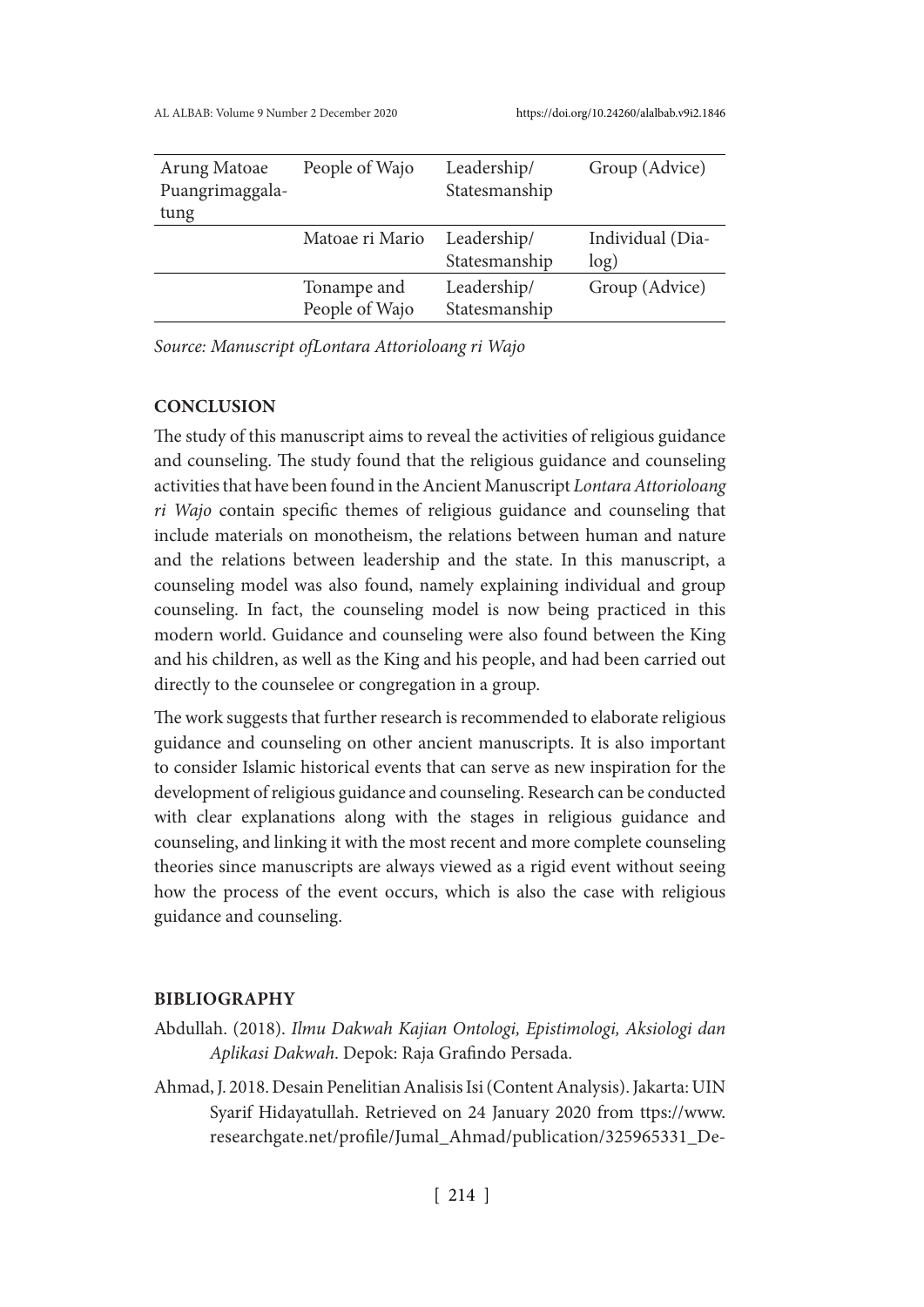sain\_Penelitian\_Analisis\_Isi\_Content\_Analysis/links/5b305090a6fdcc8506cb8b21/Desain-Penelitian-Analisis-Isi-Content-Analysis.pdf

- Amin, S. M. (2009), *Ilmu Dakwah*. Jakarta: Amzah.
- Amin, F. (2012). "Potensi Naskah Kuno di Kalimantan Barat: Study Awal Manuskrip Koleksi H. Abdurrahman Husin Fallugah Al-Maghfurlahu di Kota Pontianak"' dalam *Jurnal Thaqafiyyah*, Vol. 13. No. 1
- Aripudin, A. (2011), *Pengembangan Metode Dakwah Respons Da'i Terhadap Dinamika Kehidupan Beragama di Kaki Ciremai*. Jakarta: RajaGrafindo Persada.
- Aziz, M. A. (2017), *Ilmu Dakwah*. Jakarta: Kencana.
- Dulhadi, (2017), "Konseling Keagamaan Bagi lanjut Usia (LANSIA)" dalam *Jurnal Al-Hikmah* Vol. XI, Edisi 2. Fakultas Ushuluddin Adab dan Dakwah IAIN Pontianak.
- Fraenkel & Wallen. (1993). How To Design and Evaluate Research in Education, Second Edition. New York: Mc. Graw-Hill.Inc
- Ina. (2017). *Sejarah Bimbingan Konseling paling lengkap.*https://dosenpsikologi.com/sejarah-bimbingan-konseling diakses Online September 2020
- Kesuma, A. I. (2004). *Migrasi & Orang Bugis*. Yogyakarta: Ombak.
- Kurnanto, M. E. (2014). *Konseling Kelompok*. Bandung: Alfabeta.
- Kusnawan, A. (2020). *Bimbingan Konseling Islam Berbasis Ilmu Dakwah*. Bandung: Simbiosa Rekatama Media.
- Maulana, C. (2016). *Aspek-aspek Bimbingan Pribadi.* https://blog.uad.ac.id/ cecep1400001165/2016/07/25/aspek-aspek-bimbingan-pribadi/ retrieved on 17 September 2020
- Najati, M. U. (2010). *Psikologi Qurani Dari Jiwa Hingga Ilmu Laduni*. Bandung: Marja.
- Nooraeni, W. (2010) "*The Role of Religious in Increasing the Peace of The inner Patients of Mental Disorders (Case study at Healthy Jalma Rehabilitation for Bulungkulon Jekulo Kudus)* dalam *Jurnal Konseling religi*, 129- 144, http://journal.stainkudus.ac.id/index.php/konseling.
- Nurihsan, A. J. ((2005). *Strategi Layanan Bimbingan & Konseling*. Bandung: Refika Aditama.
- Prasojo, Z.H. (2008). *Riots On the News in West Borneo*. Pontianak: STAIN Press.
- Patmawati & Wahida, B. (2015). "Sejarah Wajo Dalam Naskah *Lontara Atto*